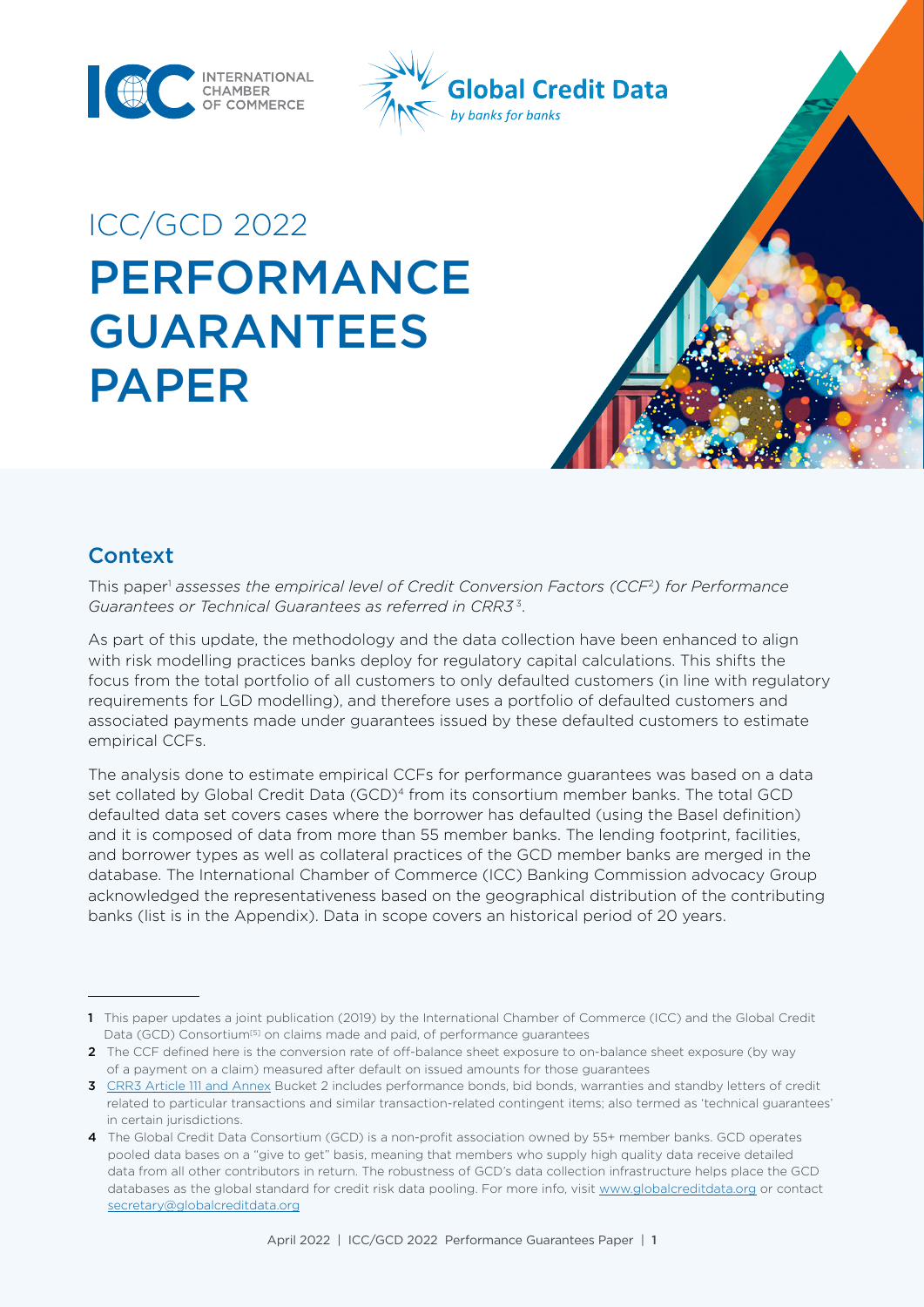## **Conclusions**

Based on an analysis of the data collected the paper establishes:

An average credit conversion factor (CCF) of 10%+/- moc<sup>5</sup> for defaulted customers with a portfolio<sup>6</sup> of **performance quarantees** outstanding from date of default; this indicates the low conversion rate from off-balance sheet to on-balance sheet exposures for these products which only pay out when there are failures in the underlying contract/agreement even after a customer default has occurred. As the GCD data pool has been collated over a period of 20 years and covers a larger cross-section of global banks the data is not only robust but is also a representative data set.

#### This validates the case for applying a 20% CCF in determining Exposure-At-Default (EAD), for performance guarantees when calculating Risk Weighted Assets (RWA) for capital purposes.

Additionally, data has been collected from ICC member banks on

• Claim rates and paid rates for the **overall book** (containing both performing and defaulted exposures):

This is similar to the earlier exercise done in 2019. It provides an additional reference point for readers to understand the underlying CCF numbers from an overall portfolio perspective. These numbers reinforce the low claims made and paid rates for the overall portfolios (0.2% for performance and 1.7% for financial). This data has been submitted by 17 Trade Register (TR) member banks (five more than last time).

Importantly, the case for applying a 20% CCF for performance guarantees based on empirical data is strong (The empirical data collected for financial guarantees also establishes a case for revisiting the 100% CCF for these guarantees).

## Methodology

The methodology uses a portfolio of defaulted customers as the starting point for collecting paid amounts on performance and financial guarantees issued by these defaulted customers. The reference data set is then used to estimate empirical CCF, where the CCF is defined by the following ratio.

CCF (assessed at each facility, consistent with regulatory guidance on prudential CCF calibration):

*Money paid out under claims made for a guarantee type (i.e. Perf, Fin) after the date of default*

*Outstanding exposure (issued amount) of the same guarantee type as on the date of default*

The CCF is calculated for each facility and then averaged.

<sup>5</sup> Margin of Conservatism (moc) must be defined to account for data limitations and can be based on confidence interval of the sample mean (see Technical Appendix)

<sup>6</sup> Portfolio consolidated from 36 GCD member banks (list in appendix)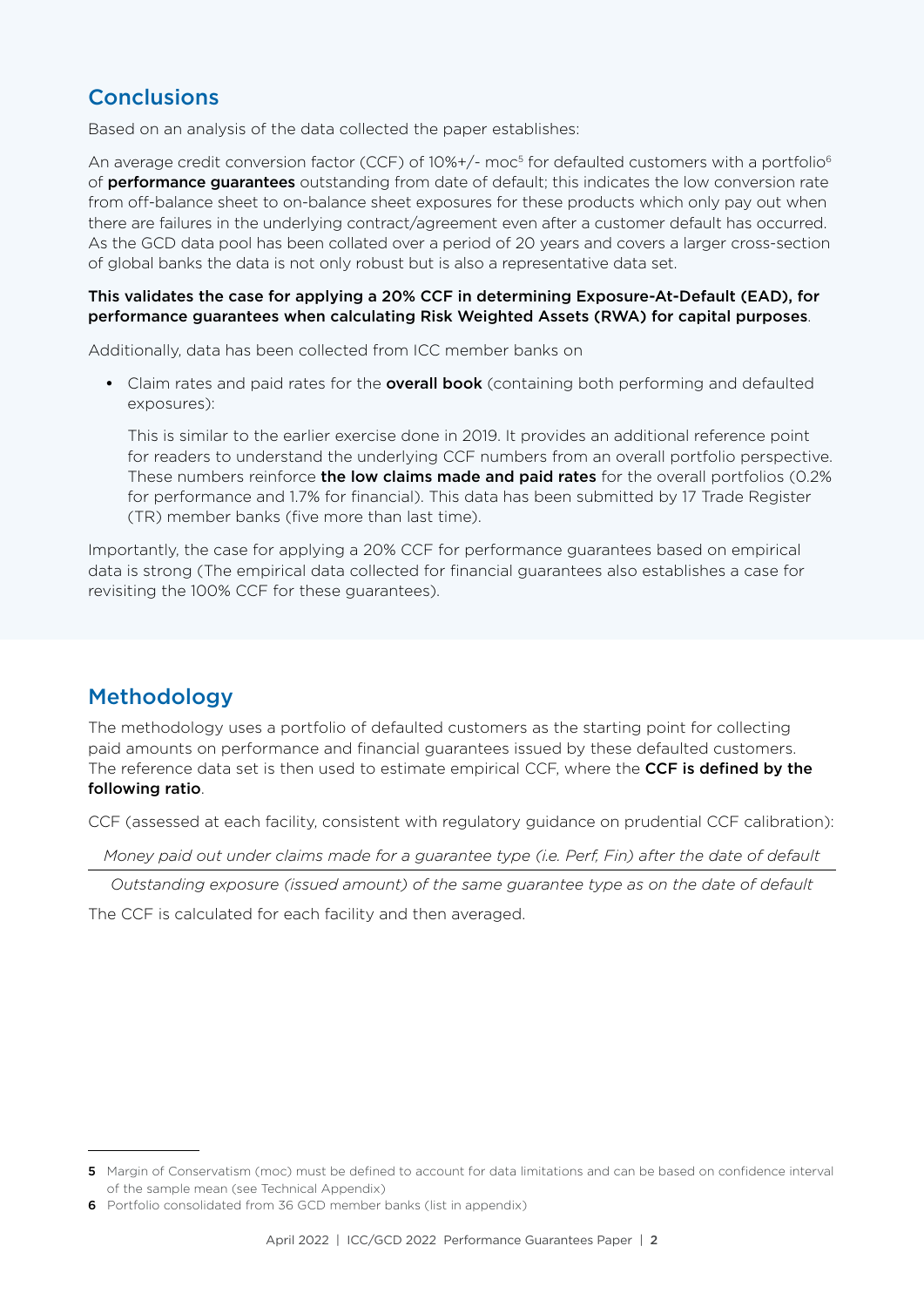#### Results

The methodology has been applied to the GCD data pool of defaulted customers with **performance** guarantees facilities (time span 2000-2018). Table 1 shows performance guarantees products. The average CCF for these products is 10%.

*Table 1: Performance guarantees CCF* (In EURm)

| <b>Facility type</b>                | <b>Number of defaulted</b><br>facilities | $CCF$ (avg. of paid/<br>issued at facility level) |  |  |
|-------------------------------------|------------------------------------------|---------------------------------------------------|--|--|
| Bid or performance bond             | 264                                      | 14%                                               |  |  |
| Trade related payment guarantee     | 176                                      | 19%                                               |  |  |
| Other trade related bonds           | 1.333                                    | 8%                                                |  |  |
| <b>Total performance guarantees</b> | 1.773                                    | 10%                                               |  |  |

From a business practice perspective, it is important to understand that not all guarantees are claimed for defaulted customers<sup>7</sup>. Further issuing banks often extend claims subject to a mutual agreement between applicant and beneficiary, or do not pay claims if they are discrepant or subject to a legal stay order obtained by the applicant. This often results in a bank not needing to pay out against these guarantees.

#### Is there an impact of economic downturns (credit cycle) on the CCF for performance guarantees?

The observation of downturn effects in historical data is typically complicated by short time series and few data points, especially for low defaulted portfolios. Nonetheless, GCD data can provide useful insight.

By taking a closer look at the timing of the underlying recovery cash flows in historical data, it is possible to extract a meaningful co-movement<sup>8</sup> of CCF and the economy or credit cycle.

Table n. 2 shows average CCF by year of peak cashflow. Buckets of five years are displayed.

| Year of peak cashflow        | Number of defaulted<br>facilities | $CCF$ (avg. of paid/<br>issued at facility level) |  |  |
|------------------------------|-----------------------------------|---------------------------------------------------|--|--|
| 2001-2005                    | 142                               | 23%                                               |  |  |
| 2006-2010                    | 564                               | 11%                                               |  |  |
| 2011-2015                    | 943                               | 7%                                                |  |  |
| 2016-2020                    | 124                               | 8%                                                |  |  |
| Total performance guarantees | 1,773                             | 10%                                               |  |  |

*Table 2: CCF by year of Peak Cashflow*

<sup>7</sup> In many cases, even if the customer is in declared insolvency, he is still able to fulfil its technical obligation regarding certain projects, which explains that not all the guarantees with a defaulted customer are claimed. In some occasions, project may be completed or close to completion which allows to avoid claims.

<sup>8</sup> For example, when a default occurs during an economic downturn, e.g. in 2008-2009, the cashflows of those loans can happen after it, therefore be dispersed over periods of time, during which economic conditions are likely to change. Cashflows can be informed and impacted by the macro economy conditions post default.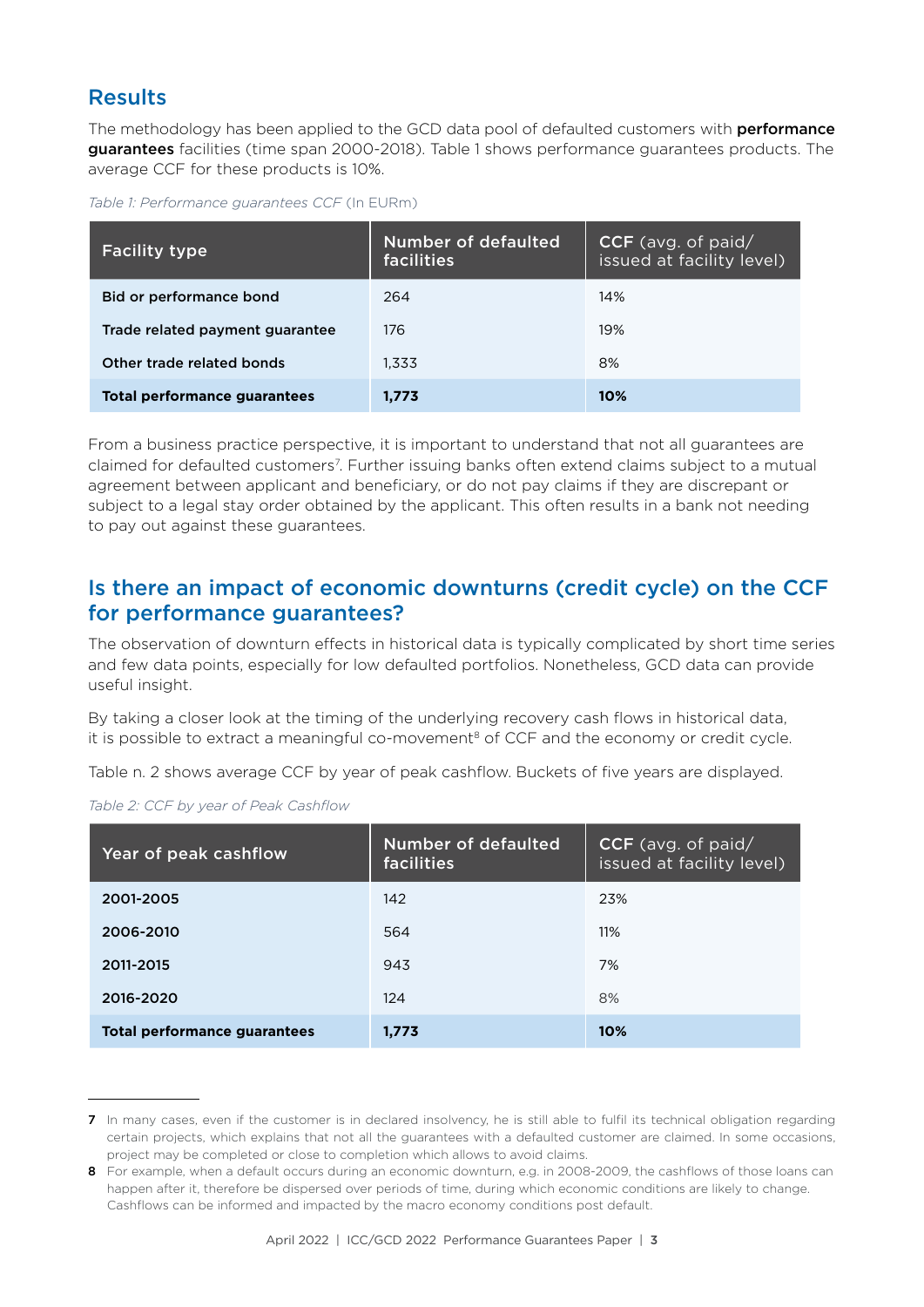The period 2001 to 2005 were years when large corporate defaults featured high-profile defaults (like Enron and World Com) occurred. The average CCF in that period was influenced by a few high-profile defaults identified above.

In contrast, the 2007/08 GFC was essentially a financial crisis emanating from within the banking system, where 2/3 of losses were mark-to-market losses, albeit running into trillions. This explains why economic actors did not anticipate any credit crunch prior to the crisis, leaving average CCF at a lower level in 2007/08 in comparison to 2001/2005, which saw higher losses emanating from corporate obligors.

The average CCF ranges from 7% in benign credit cycle, up to 23% in crisis credit cycle, which validates the case for applying a through-the-cycle 20% CCF in determining Exposure-At-Default (EAD), for performance guarantees.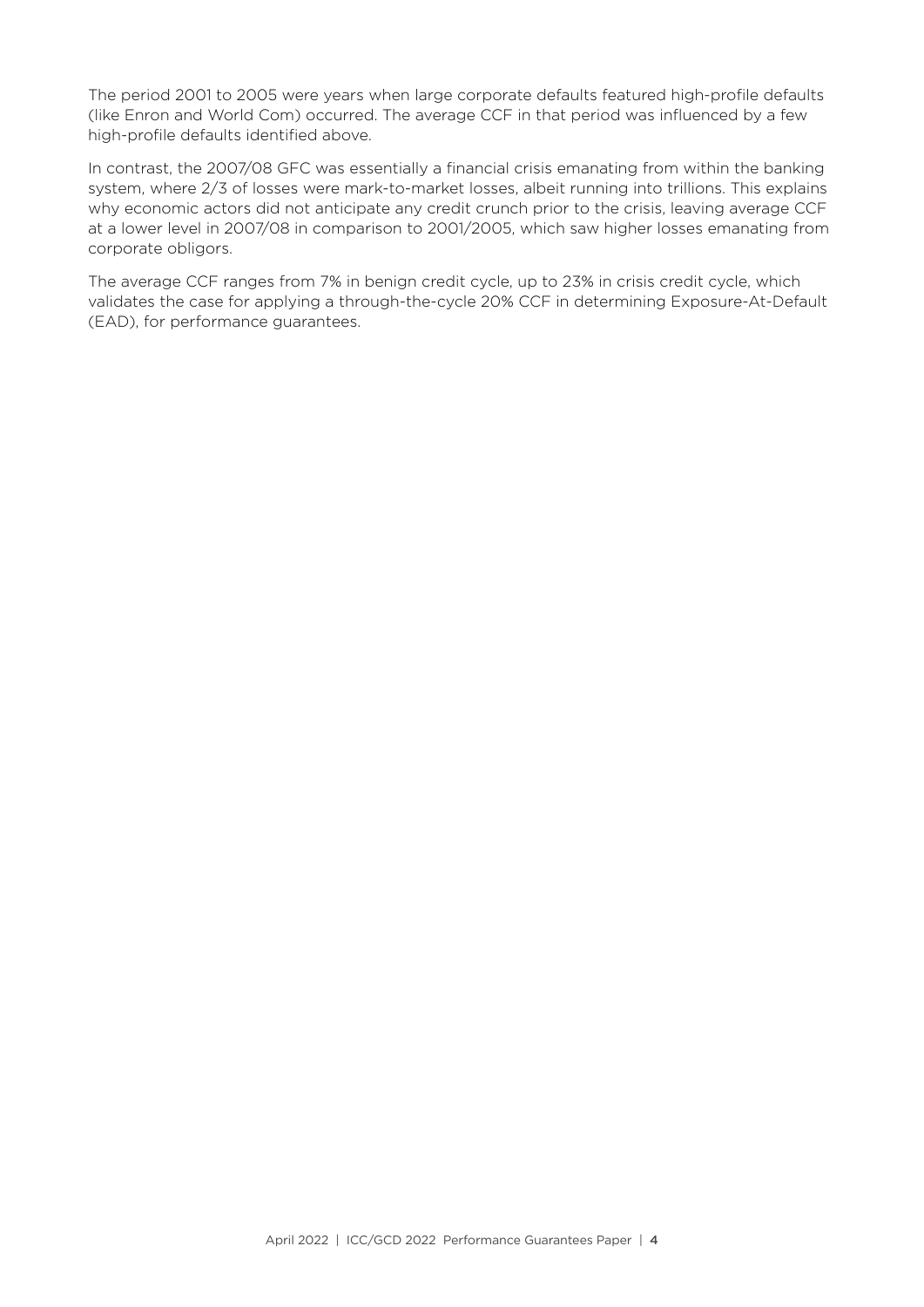## APPENDIX

## 1. Performance guarantee products explained

Market practice: It is market convention to issue quarantees subject to the provisions of the 'International Chamber of Commerce (ICC) rules Uniform Rules for Demand Guarantees (URDG) 2010, revision, ICC publication 758'. These rules having been endorsed by international organisations, multilateral financial institutions, bank regulators, lawmakers and professional federations. We broadly categorise these types of guarantees.

**Bid bond/tender bond** is an undertaking issued on behalf of the applicant that typically supports the applicants bid on a project for a government entity or public/private partnership. The bid often requires a specific form of Guarantee for a bid to be accepted and so amendments may be very difficult to negotiate.

Advance payment guarantee/bond is an undertaking issued on behalf of the applicant to cover receipt of an advance payment for a commercial or trade-related contract and can be claimed if the applicant does not meet its obligations under the terms of the contract.

**Performance guarantee/bond** is a Guarantee which guarantees a performance-based obligation to deliver some equipment or services on an agreed date. That is, an obligation that is wholly nonfinancial in nature (or in which the *primary* obligation is non-financial in nature). An example would be where the client of a bank has contracted with another party to perform a service and asks its bank to provide a Guarantee which can be called by the other party upon failure of performance.

Retention guarantee/bond is a Guarantee which is closely linked to performance-based obligations on equipment or services during the warranty period. That is, an obligation that is wholly non-financial in nature (or in which the *primary* obligation is non-financial in nature).

**Financial guarantee/bond** is an undertaking issued on behalf of the applicant that supports a financial obligation of the applicant where no goods are services are exchanged.

Lease or rent guarantee/bond is an undertaking issued to secure the obligations of a renter or lessee under a lease of property.

The first four of these guarantees are performance related, while the last two, characterised as Financial Bonds, can be regarded as a credit substitute alongside loan guarantees and standby letters of credit to support loan facilities. *Performance guarantees* are a special class of contingent liabilities which share the following characteristics:

- Not expected to be drawn (unlike L/Cs)
- **•** Drawing is dependent on a commercial event (e.g. a contract breach)
- **•** Not issued in support of loans and other financial obligations

#### 1.1 Parties involved

- **•** Issuing bank: promises to pay on first demand and receives an indemnity from its customer
- **•** Beneficiary/recipient: receives the guarantee and may claim or not. They may do this through their own bank.
- **•** Obligor/customer: requests issuance of the guarantee and promises to reimburse the issuing bank if the issuing bank repays the beneficiary under a valid claim presented by the beneficiary.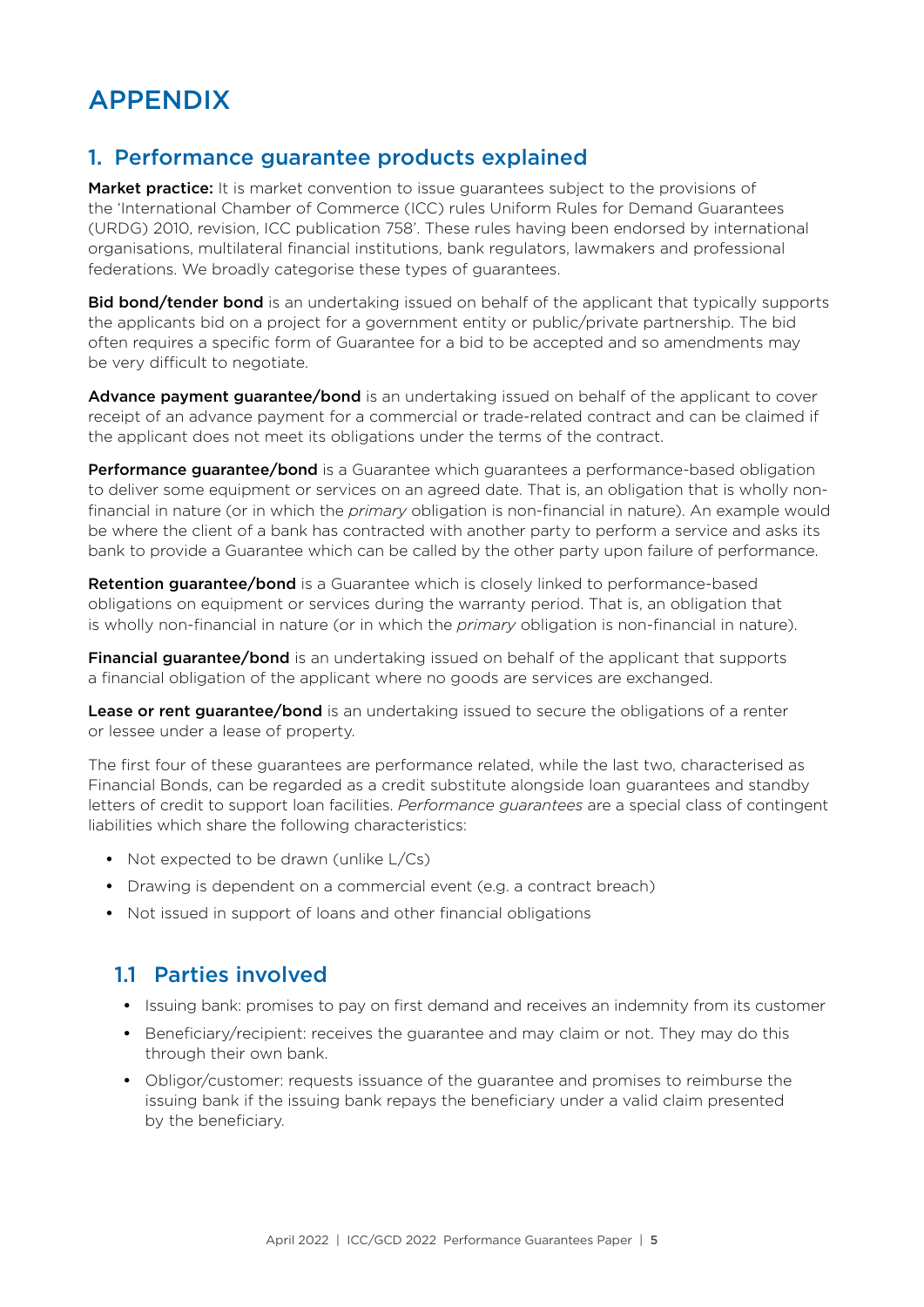## 1.2 Performance guarantees in a default context

Performance guarantees may be claimed by the beneficiary regardless of whether the obligor is in default with their bank or not.

- No default: Claim triggered and paid from customer's funds with obligor/customer not in default as per banks internal definition of default, which is also consistent with the regulatory definition of default. Though the customer has sufficient funds, because the claim has been triggered and found to be valid, it has to be paid. However, it does not necessarily translate into a loss.
- **Default:** Claim triggered and paid from customer funds with obligor/customer in default as per banks' internal definition of default (or paid from bank funds if the customer does not have sufficient funds). As obligor is classified as defaulted customer and as a claim has been triggered the transaction counts as a defaulted transaction. If customer has sufficient funds no loss may be triggered. However, there is a strong likelihood that the transaction (or part thereof) will incur a loss as the obligor is in default.

#### Terms definition

*Table 3: Table of terms definition*

| Term          | <b>Definition</b>                                                                                         |
|---------------|-----------------------------------------------------------------------------------------------------------|
| Issued amount | Total outstanding exposure of a guarantee type (i.e. Perf, Fin)<br>as on the date of default              |
| Paid amount   | Total money paid out under claims made for a guarantee type<br>(i.e. Perf, Fin) after the date of default |

## 2. Global Credit Data (GCD): Data and methodology

GCD started collecting historical loss data in 2004, to which member banks have exclusive access. GCD data only covers cases where the borrower has defaulted (using the Basel definition). This database now totals over 302,000 non-retail defaulted loan facilities from around the world.

The total GCD defaulted data set is composed of data from the banks who have chosen to be GCD members. These banks' geographical lending footprint, facilities, and borrower types as well as collateral practices are merged in the database.

In this report GCD bases the analytics on a filtered data set: using specific products, (performance guarantees and financial guarantees) and combining elements of representativeness and data quality. The three facility types that GCD classes as performance guarantees are trade related payment guarantee, other trade related bonds, and trade finance bid or perf bond.

The different elements and the reasons for filtering are:

- **Exclusion of unresolved facilities.** Loss given default is most accurately calculated on closed (resolved) cases, where the outcome is anything from full repayment to complete loss, or something in between. Although GCD collects unresolved cases, the ultimate LGD cannot be calculated until the default is resolved.
- Exclusion of facilities defaulted prior 2000. Although the earliest entry in the GCD database dates back to 1983, for some banks it is difficult to deliver all the data elements required to identify cured cases for older defaults consistently with newer defaults.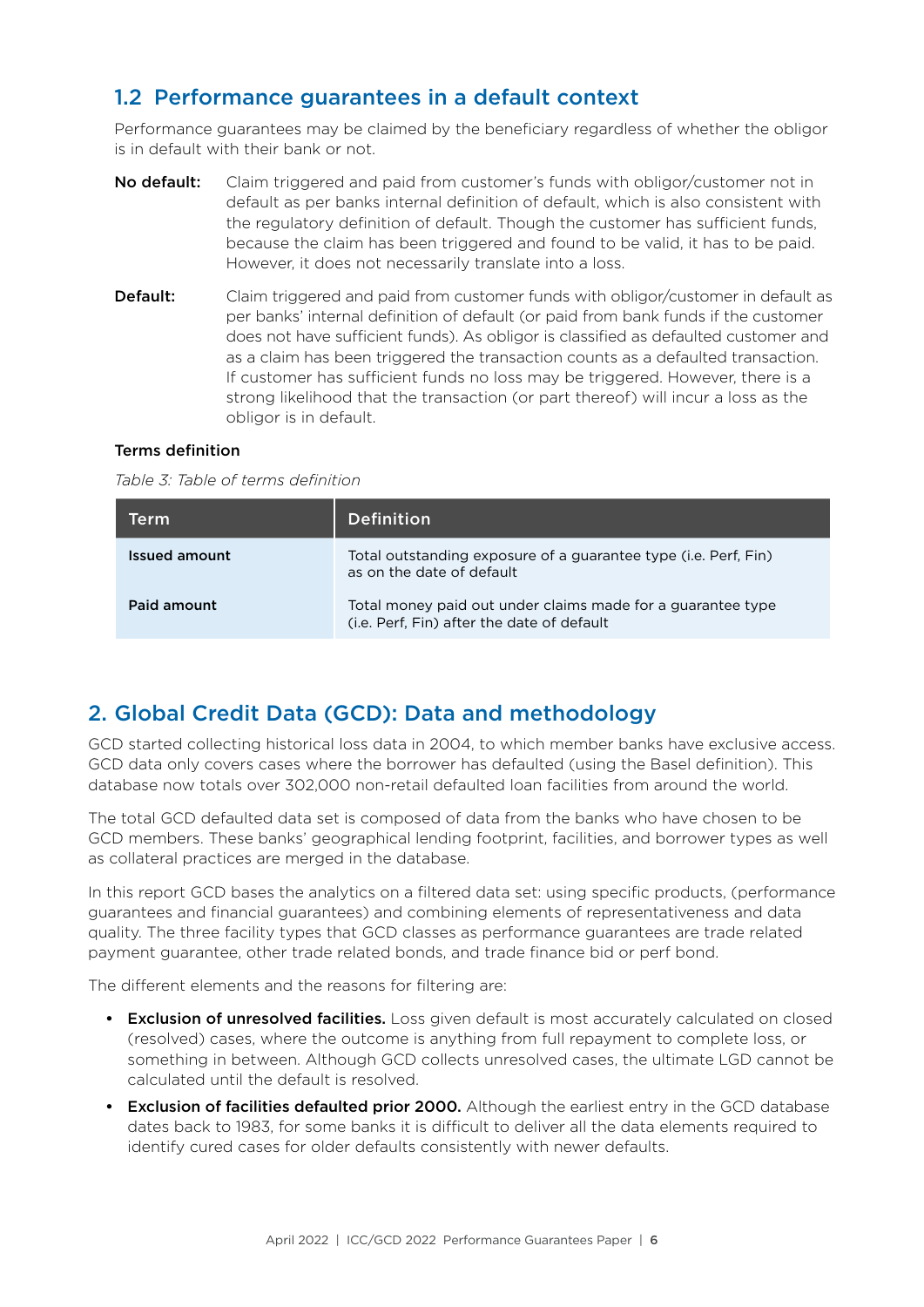- **•** Exclusion of data from former member banks. When a member bank resigns from the association and/or from a Data Pool, the most recent defaulted years that it has submitted must be incomplete as it would no longer participate to submit/update its defaults.
- **Exclusion data quality issue.** GCD applies a series of validation rules during the submission process which prevents inconsistent or incomplete data from being accepted automatically. This is the major data quality insurance that protects the database. The validation rules are updated and amended as required by our members for every submission. That said, some entries were integrated into the database before certain validation rules had been implemented. For this exercise, data points with errors that affect the integrity of the database (e.g. the event date at default must be the same for all facilities of a given borrower) or the correct calculation of LGD (e.g. balancing the cash flow between the transaction and the history table) were excluded.

The structure of the GCD database reflects the full complexity of the legal relationship between a bank lender and a borrower. Usually, a single company borrower might have multiple types of facilities (revolving loans, term loans, performance guarantee facility etc.). The database is designed to deal with the simplest through to the most complex deals and GCD member banks can access the whole deals structure on facility and obligor levels. For this report, figures are aggregated at facility level.

## 2.1 Representativeness of GCD data sample

GCD performance guarantee and financial guarantee data are provided by 36 worldwide banks. The ICC Banking Commission Advocacy Group confirms that contributing banks, as listed below, do constitute a representative sample of the performance guarantees and financial guarantees market**.**

| GCD member banks submitting guarantees data |                             |                                      |  |  |  |
|---------------------------------------------|-----------------------------|--------------------------------------|--|--|--|
| <b>ABN AMRO</b>                             | <b>FirstRand RMB</b>        | <b>Raiffeisen Bank International</b> |  |  |  |
| <b>Bank of Montreal</b>                     | <b>HSBC Group</b>           | Royal Bank of Canada                 |  |  |  |
| Bank of Tokyo Mitsubushi                    | Hypo Vereinsbank            | <b>Royal Bank of Scotland</b>        |  |  |  |
| <b>Barclays Bank</b>                        | <b>ING</b>                  | <b>Santander</b>                     |  |  |  |
| <b>BNP Paribas</b>                          | <b>KfW Bankengruppe</b>     | <b>Scotiabank</b>                    |  |  |  |
| Commerzbank                                 | <b>Lloyds Banking Group</b> | Skandinaviska Enskilda Banken        |  |  |  |
| <b>Commonwealth Bank of Australia</b>       | Mizuho                      | Société Générale                     |  |  |  |
| Crédit Agricole CIB                         | <b>MUFG Union Bank</b>      | SpareBank 1 Gruppen                  |  |  |  |
| Crédit Suisse                               | National Australia Bank     | Standard Bank of S.A.                |  |  |  |
| Danske Bank                                 | <b>Natixis</b>              | Svenska Handelsbanken                |  |  |  |
| <b>DNB Bank</b>                             | <b>NIBC</b>                 | <b>Wells Fargo</b>                   |  |  |  |
| <b>Dresdner</b>                             | <b>Rabobank</b>             | <b>Westpac Banking Corporation</b>   |  |  |  |

*Table 4: List of GCD member banks contributing to the sample*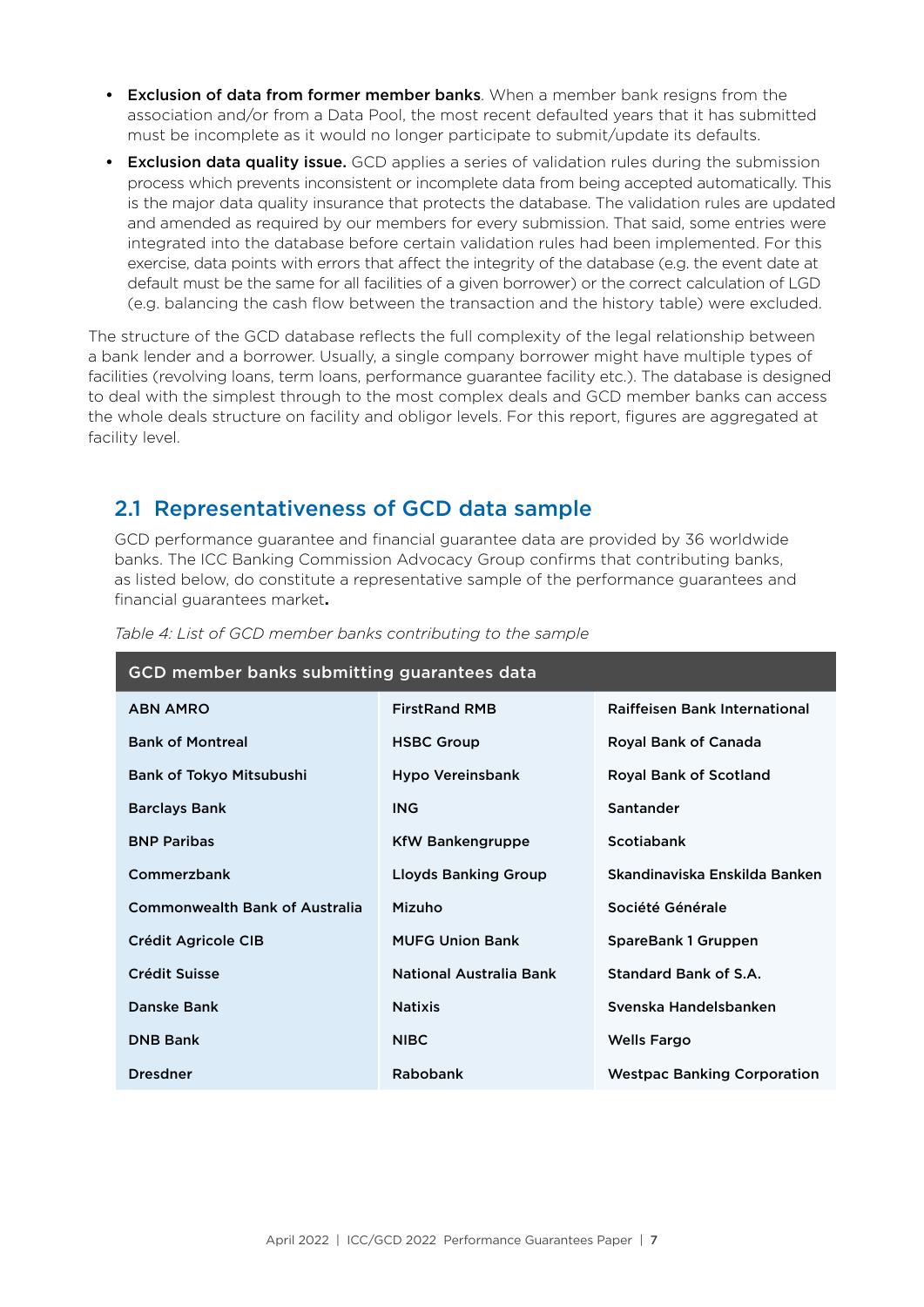*Table 5: Regional distribution* of GCD member Banks contributing to the sample

| <b>Europe</b>                 | <b>North America</b>    | Rest of the world                     |
|-------------------------------|-------------------------|---------------------------------------|
| <b>ABN AMRO</b>               | <b>Bank of Montreal</b> | Bank of Tokyo Mitsubushi              |
| <b>Barclays Bank</b>          | Mizuho                  | <b>Commonwealth Bank of Australia</b> |
| <b>BNP Paribas</b>            | <b>MUFG Union Bank</b>  | <b>National Australia Bank</b>        |
| Commerzbank                   | Royal Bank of Canada    | <b>Westpac Banking Corporation</b>    |
| Crédit Agricole CIB           | <b>Scotiabank</b>       | <b>FirstRand RMB</b>                  |
| Crédit Suisse                 | <b>Wells Fargo</b>      | <b>Standard Bank of S.A.</b>          |
| <b>Danske Bank</b>            |                         |                                       |
| <b>DNB Bank</b>               |                         |                                       |
| <b>Dresdner</b>               |                         |                                       |
| <b>HSBC Group</b>             |                         |                                       |
| <b>Hypo Vereinsbank</b>       |                         |                                       |
| <b>ING</b>                    |                         |                                       |
| <b>KfW Bankengruppe</b>       |                         |                                       |
| <b>Lloyds Banking Group</b>   |                         |                                       |
| <b>Natixis</b>                |                         |                                       |
| <b>NIBC</b>                   |                         |                                       |
| Rabobank                      |                         |                                       |
| Raiffeisen Bank International |                         |                                       |
| <b>Royal Bank of Scotland</b> |                         |                                       |
| Santander                     |                         |                                       |
| Skandinaviska Enskilda Banken |                         |                                       |
| Société Générale              |                         |                                       |
| <b>SpareBank 1 Gruppen</b>    |                         |                                       |
| Svenska Handelsbanken         |                         |                                       |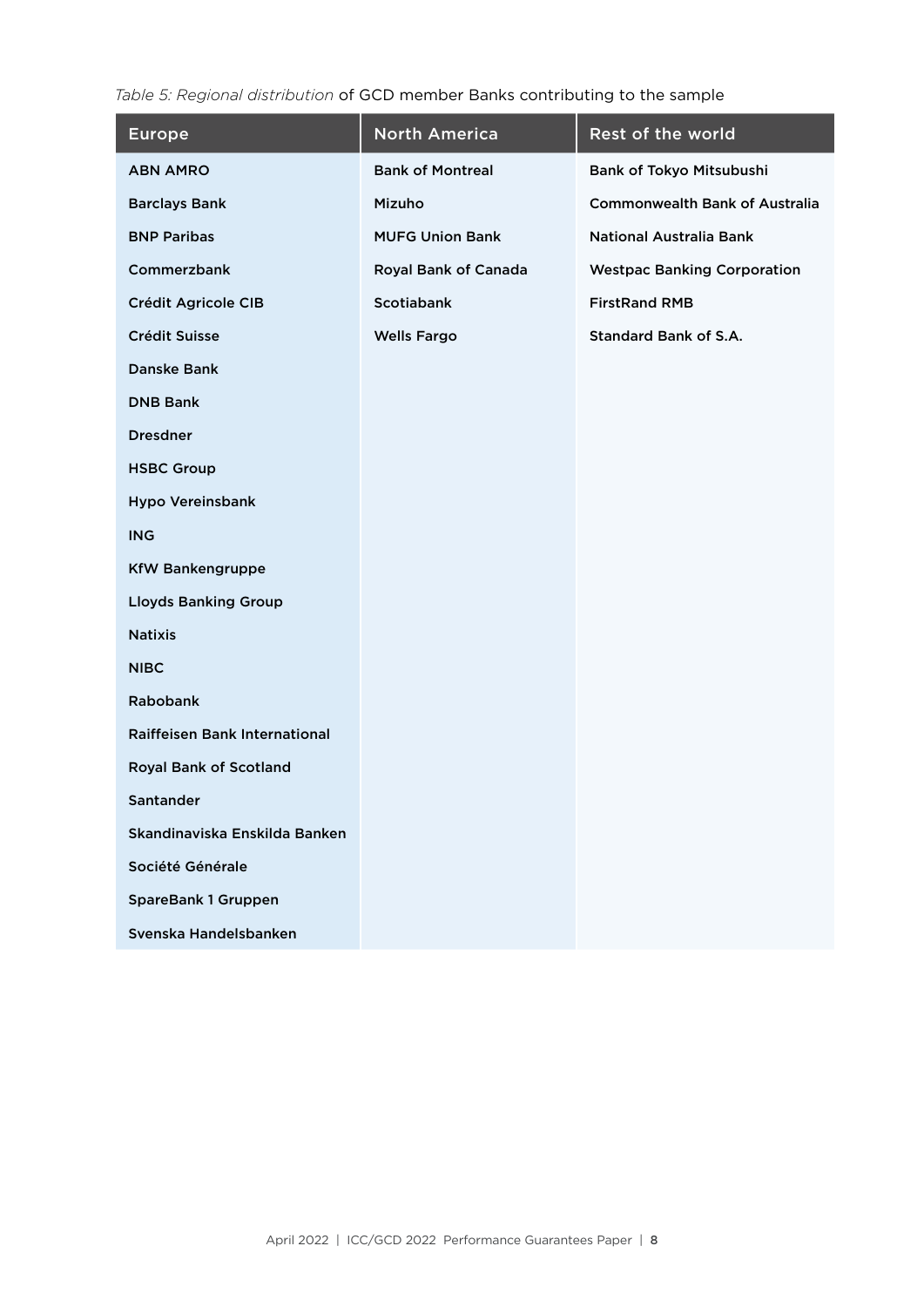## 2.2 Confidence Interval (CI)/Margin of Conservatism (MOC) of the estimate of the CCF based on the sample of data

Often in statistics we use confidence intervals to estimate the value of a population parameter with a certain level of confidence. Every confidence interval takes on the following form:

#### Confidence Interval = [lower bound, upper bound]

We use the following formula to calculate a confidence interval for a population mean (here average CCF):

#### Confidence Interval =  $x +/- z*(s/\sqrt{n})$

where:

- x: sample mean
- z: the z-critical value, depends on the confidence level,
- s: sample standard deviation
- n: sample size

#### 3. Claims made and paid on overall portfolio

*Table 6: Claims made and paid on overall portfolio*

| Type of<br>guarantee | Year  | <b>Number</b><br>of gtees<br><b>issued</b> | <b>Number</b><br>of gtees<br>claimed or<br>extended | <b>Claim</b><br>rate | <b>Number</b><br>of gtees<br>paid out | Claim<br>paid<br>rate | <b>Number</b><br>of gtees<br>extended<br>(not paid) | <b>Ultimate</b><br>drawing rate<br>(Number<br>of gtees<br>paid out<br>vs number<br>issued) | Count<br>of<br>lender |
|----------------------|-------|--------------------------------------------|-----------------------------------------------------|----------------------|---------------------------------------|-----------------------|-----------------------------------------------------|--------------------------------------------------------------------------------------------|-----------------------|
| Performance          | 2016  | 366,010                                    | 15,301                                              | 4%                   | 827                                   | 5%                    | 14,146                                              | 0.2%                                                                                       | 16                    |
|                      | 2017  | 356,850                                    | 14,930                                              | 4%                   | 858                                   | 6%                    | 13,635                                              | 0.2%                                                                                       | 16                    |
|                      | 2018  | 426,503                                    | 18,224                                              | 4%                   | 964                                   | 5%                    | 16,700                                              | 0.2%                                                                                       | 17                    |
|                      | 2019  | 319,817                                    | 15,425                                              | 5%                   | 631                                   | 4%                    | 14,643                                              | 0.2%                                                                                       | 11                    |
|                      | 2020  | 371,872                                    | 12,730                                              | 3%                   | 609                                   | 5%                    | 11,876                                              | 0.2%                                                                                       | 11                    |
|                      | Total | 1841,052                                   | 76,610                                              | 4%                   | 3,889                                 | 5%                    | 71,000                                              | 0.2%                                                                                       | 17                    |
| <b>Financial</b>     | 2016  | 59,597                                     | 3,596                                               | 6%                   | 839                                   | 23%                   | 2,815                                               | 1.4%                                                                                       | 14                    |
|                      | 2017  | 59,280                                     | 3,375                                               | 6%                   | 930                                   | 28%                   | 2,388                                               | 1.6%                                                                                       | 14                    |
|                      | 2018  | 59,771                                     | 3,608                                               | 6%                   | 738                                   | 20%                   | 2,406                                               | 1.2%                                                                                       | 15                    |
|                      | 2019  | 44,330                                     | 2,303                                               | 5%                   | 717                                   | 31%                   | 1,582                                               | 1.6%                                                                                       | 10                    |
|                      | 2020  | 55,598                                     | 3,309                                               | 6%                   | 1,510                                 | 46%                   | 1,647                                               | 2.7%                                                                                       | 10                    |
|                      | Total | 278,576                                    | 16,191                                              | 6%                   | 4,734                                 | 29%                   | 10,838                                              | 1.7%                                                                                       | 15                    |